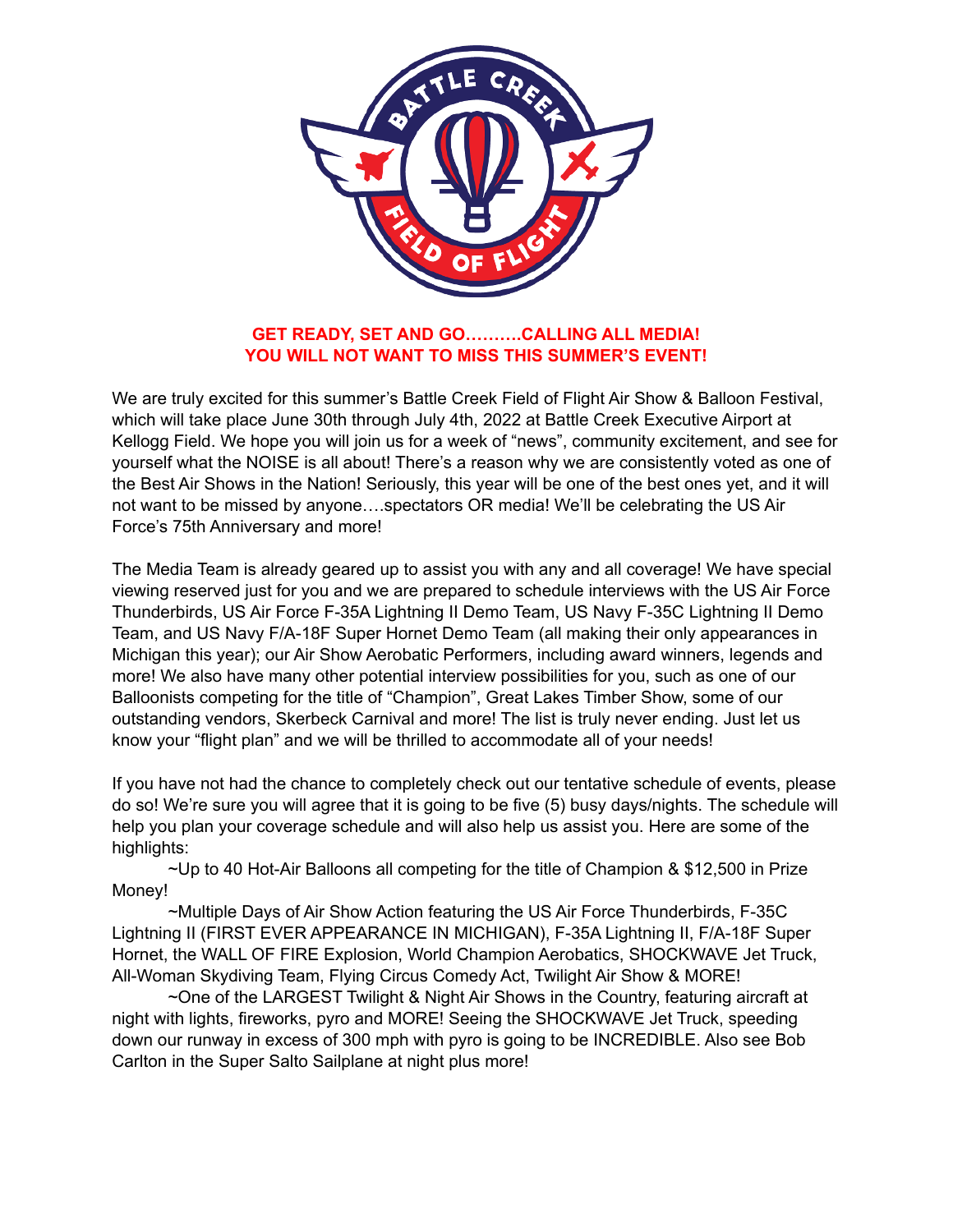And the Field of Flights continues with

~Fabulous Concerts

 ~Great Lakes Timber Show, a hilarious and entertaining show filled with cross-cut sawing, log rolling, axe-throwing and more!

~The Skerbeck Entertainment Group Carnival featuring 25+ amazing rides

~TWO Balloon Night Illumes

~TWO Fabulous Fireworks Displays choreographed to music!

~Food Vendors Galore! PLUS Many Arts & Crafts Vendors

~And more!

So, get ready to give your listeners, readers, and viewers exactly what they want by being a part of this summer's Battle Creek Field of Flight Air Show & Balloon Festival! One of the largest festivals in the State, and the Nation's LARGEST AIR SHOW & BALLOON FESTIVAL is ROCKIN' THIS SUMMER, June 30th through July 4th, 2022.

All you need to do is complete the Media Registration Form and return it to the media committee below.

Thank you so much for your help in promoting Battle Creek's premier event and remember, the Media Team is here to handle all of your needs!

We are all looking forward to working with you!

The MEDIA Team Contacts prior to event: Bretten Bailey, Co-Chair (Cell: 269-808-1362) E-Mail: [bbairshows@gmail.com](mailto:bbairshows@gmail.com) Suze Gusching, Co-Chair (Cell: 269-274-3348) E-Mail: [suzq008@yahoo.com](mailto:suzq008@yahoo.com)